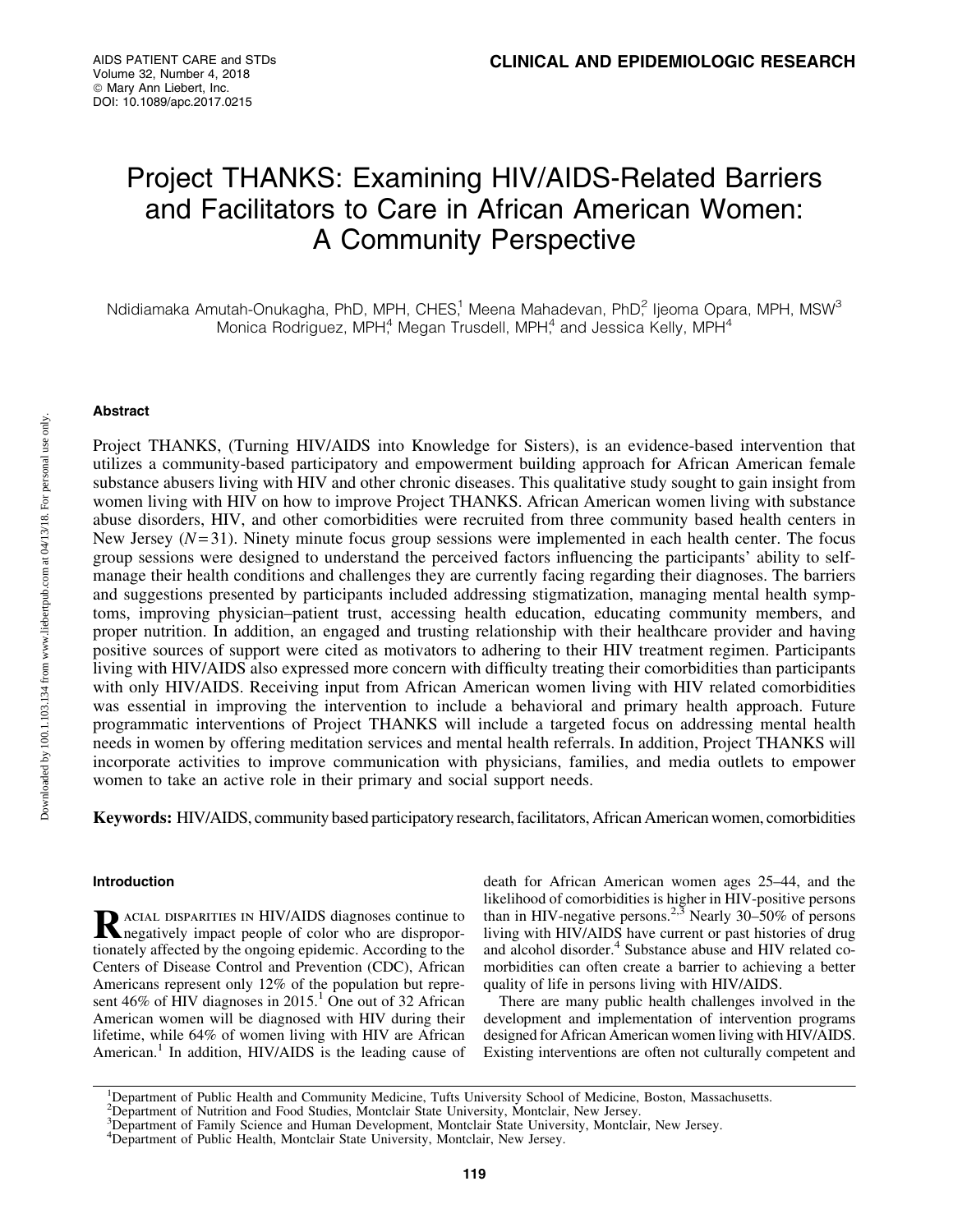are implemented without input from targeted groups. In addition, the involvement of multiple community based sectors and the social structural determinants that place women of color at risk of contracting HIV/AIDS are not fully addressed in treatment and in programming. Further, African American women living with HIV/AIDS are not a homogenous group and have unique within-group differences that are often ignored in intervention work. It is important for researchers to think more critically in legitimizing unique differences as it relates to African American women. Within-group differences pertain to the contextual factors that may have placed African Americans living with HIV/AIDS at risk (e.g., homelessness, intimate partner violence, substance abuse, mental health, and socioeconomic status). Such differences impact health outcomes for African American women living with HIV/AIDS.

# HIV/AIDS and medical adherence

Lack of quality healthcare and mistrust of healthcare providers can become a deterrent in managing chronic illnesses such as HIV/AIDS. Patient satisfaction with healthcare providers has been found to be a motivating factor in medication adherence for African Americans.<sup>5</sup> The patient/provider relationship can be negatively impacted by perceived racism and discrimination, which in turn can affect the decisions that African American women make regarding their health.<sup>6</sup> Stories about unethical medical experiments such as the Tuskegee syphilis study have been passed down through multiple generations of African American families in the United States, and may contribute to beliefs and mistrust of the healthcare system. Studies examining the relationship between trust and perceived quality of medical care have discovered that African American women, regardless of sociodemographics, are more likely to report lower trust for their primary care provider.<sup>7,8</sup>

In addition, stereotypes by physicians of poor African American women can also negatively influence the quality of health information that physicians provide. For example, physicians caring for African American women may not feel the need to request in-depth medical information or may underestimate their patient's symptoms.<sup>8,9</sup> African Americans are more likely to seek medical information from sources such as family, faith-based groups, and friends due to their perceptions of mistrust in healthcare provider advice.<sup>10,11</sup> Specifically among persons living with HIV, the association of race and trust of healthcare providers significantly predicts nonadherence to antiretroviral therapy  $(ART)$ .<sup>12</sup> The resulting consequence of mistrust in medical providers leaves African American women living with HIV/AIDS at greater risk of developing complications that result in decreased quality of life and increased diagnosis of related comorbid diseases.

Exploring underlying issues in medical and medication adherence among persons living with HIV/AIDS can be complex but crucial in reducing negative health outcomes. Project THANKS was developed to explore these issues and provide women with the tools that are needed to understand why they are not able to adhere to medication so they can overcome such barriers.

#### HIV/AIDS and comorbidities

Individuals living with HIV/AIDS are at an increased risk of comorbid chronic and infectious diseases due to a number of factors.<sup>2</sup> The advancement of antiretroviral medications (ART) can produce side effects that result in insulin resistance, glucose intolerance, and metabolic syndrome, which have been found to be associated with obesity-related chronic diseases.<sup>13</sup>

The prevalence of comorbidities in individuals living with HIV/AIDS has also been found to be higher in women than men. In one study, the most commonly self-reported comorbidities were as follows: diabetes, pulmonary disease, hepatitis C, high blood pressure, and arthritis.<sup>14</sup> Comorbidities can affect the health of individuals who are HIV positive and further exacerbate barriers to improving quality of life. Treatment for comorbid diseases tends to be more of a concern for individuals who are HIV positive. HIV-positive persons may be more focused on controlling the progression of HIV in their bodies, solely by prescribed ART medication, instead of attempting to treat other comorbid chronic diseases that they are living with.<sup>15</sup>

In addition to chronic and infectious diseases that are commonly found to be present in African American women living with HIV/AIDS, substance abuse continues to negatively affect adherence to treatment and impact quality of life.<sup>16–18</sup> African American women, in comparison to other racial groups, are more likely to experience poverty, violence, gender discrimination, racial discrimination, and live in disorganized neighborhoods.19,20 These stressors often have negative physical and psychological consequences that may lead to maladaptive coping strategies such as using illicit substances.<sup>21</sup>

Substance abuse can significantly affect one's ability to make positive decisions regarding their health. Findings from the 2005 and 2009 National Survey on Drug Use for individuals living with HIV found that 64.44% had used an illicit drug during their lifetime and 27.9% had engaged in excessive alcohol binge drinking in the last month.<sup>22</sup> Alcohol and substance abuse among HIV-positive persons, particularly those with a longer history of substance abuse, can affect cognition, inhibiting medication adherence, as well as treatment for comorbidities.<sup>5,15</sup>

In addition to substance use, HIV can affect cognition by impairing the brain and central nervous system. Those with cognitive impairment are twice as likely to not follow medication guidelines.<sup>5</sup> African American women living with HIV, especially those that are of lower socioeconomic status, who abuse substances, often do so as a coping mechanism for feelings of discrimination and stigmatization.<sup>23,24</sup> Project THANKS was developed to effectively address this area as it is important to provide women living with HIV/AIDS with the skills and education that are needed to ensure they are able to live healthy lives.

#### HIV and mental health

Literature has shown that there is a strong association between substance abuse and mental illness, including major depressive disorder.25,26 In ethnic minority women and HIVpositive women, racial discrimination, gender discrimination, and stigma were found to be positively associated with depression.27 Mental health has also been shown to predict adherence to medications and the ability to make positive decisions regarding health.<sup>15</sup> Substance abuse can also contribute to perceived discrimination and stigma against mental health, which is a persistent issue that widens health disparities among African Americans. Many may feel uncomfortable to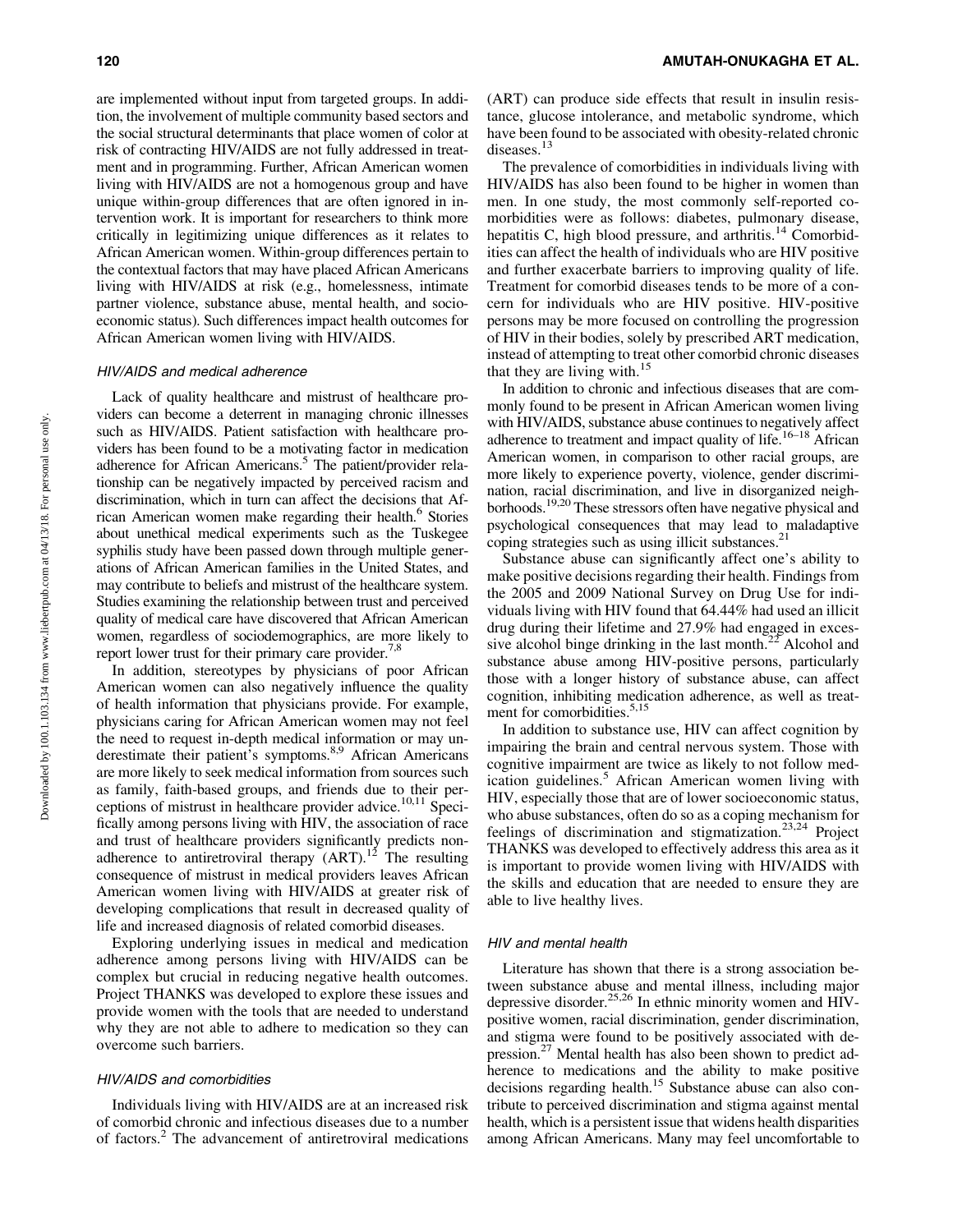disclose information regarding mental health symptoms to their primary care provider. Not only does depression affect medication adherence but also it can have an effect on the healthcare provider relationship between HIV-positive persons.<sup>28</sup> Individuals living with HIV often report that they felt disrespected by their healthcare providers, which was significantly associated with increased depressive symptoms.<sup>29</sup>

Perceptions of stigmatization have been found to be higher among African Americans with a more recent diagnosis of  $HIV.<sup>30</sup>$  Stigma has been noted as a reason that African Americans living with HIV resist seeking out care. $31$  Stigmatization among African Americans pertaining to HIV/AIDS testing and diagnosis has continued to contribute to the ongoing HIV/AIDS epidemic. Stigma in mental health treatment is still prevalent among African Americans, which makes treating comorbidities of mental illness and HIV/AIDS difficult in African American women.<sup>32</sup> The association of stigma and mental health symptoms in persons living with HIV/AIDS is well established in the literature. However, mental health symptoms due to the diagnosis of HIV/AIDS are often not addressed, leaving African American women living with HIV/AIDS with an unmet psychological need. Project THANKS provides education on how to alleviate the effects of the stigmatization of HIV/AIDS to improve emotional well-being in participants.

# Initial intervention

Project THANKS (Turning HIV into New Knowledge for Sisters) was created and implemented for the purpose of supporting women living with HIV and comorbidities on how to adopt a healthier lifestyle through a series of workshops that focus on: (a) managing stress, (b) nutrition, (c) gaining social support, (d) encouraging health-seeking behaviors, and (e) promoting advocacy for better treatment programs and services.33 Project THANKS used the psychological and structural dimensions of empowerment to strengthen a participant's resolve to adopt healthy behaviors and to be an active participant in improving her own health. The program's culturally sensitive curriculum included components that have been adapted from CDC's compendium of evidence-based HIVprevention interventions for African American women, namely the Holistic Health Recovery Program  $(HHRP)^{34}$  and Sisters Informing Sisters about Topics on AIDS (SISTA).<sup>35</sup>

Like these interventions, Project THANKS is built on a foundation of fostering a sense of community among African American women living with HIV. Project THANKS differs from HHRP and SISTA as the curriculum for THANKS aims to provide women with the necessary knowledge and tools to manage the complications associated with having multiple chronic illnesses more effectively. Project THANKS was initially pilot tested with a group of 10 African American women that reported current drug and/or alcohol use and were HIV positive with at least one comorbidity. The results of Project THANKS have been previously documented.<sup>33</sup>

## Purpose of study

In New Jersey, women account for about one-third of the adult/adolescent HIV/AIDS diagnoses in the state. In 2015, 86% of new diagnoses among women occurred in minorities, and the rate of HIV/AIDS diagnosis among African American women was substantially higher than the rate among non-Hispanic white women. The primary modes of transmission among these women are heterosexual contact (55%) and injection drug use  $(35\%)$ <sup>36</sup> It is estimated that the state will continue to spend hundreds of millions of dollars each year on medical costs to treat the medical complications associated with HIV and related illness costs that can be reduced through effective and comprehensive community-based services and education initiatives.

Essex County currently has the highest rate of HIV/AIDs cases in New Jersey.<sup>36</sup> Newark, the most populated city, has the highest rate of HIV/AIDS cases in NJ and is located in Essex County. As of 2015, 70% of people living with HIV/ AIDS resided in Essex County. Among Essex County female residents living in with HIV/AIDS, 82% were African American/black women.<sup>36</sup>

This intervention aims to further examine barriers to treatment among African American women who are living with HIV and related comorbidities and to provide implications for improvements in Project THANKS and other interventions for HIV-positive women living with comorbidities. This study was conducted to provide women living with HIV/AIDS and comorbid disorders with the opportunity to improve the Project THANKS intervention. The importance of incorporating the suggestions and feedback from women living with the studied phenomena allows researchers to create effective programming that is relatable and adaptable to the targeted group.

# Methods

# **Setting**

Data were collected through a 90-min focus group in each of the three participating agencies: The North Jersey Community Research Initiative (NJCRI), St. Clare's, and Camden Area Health Education Center (AHEC), all located in New Jersey. NJCRI is one of the largest HIV/AIDS community based organizations in New Jersey. Its goal is to provide adequate care to clients living with HIV/AIDS in New Jersey, and to reduce social and health disparities among Newark, New Jersey, residents. NJCRI is also an advocate based organization and provides a list of comprehensive services to individuals living with HIV/AIDS, including substance abuse treatment, primary medical care, chronic disease management, health education, syringe exchange, food pantry, LGBTQ services, and homeless drop in shelter for adult and LGBTQ youth.

St. Clare's AIDS Resource Center, located in Newark, New Jersey, provides crucial support to individuals and families living with HIV/AIDS by providing clients with access to social services. St. Clare's provides comprehensive services such as case management, substance abuse prevention, mental health services, transitional housing, and emergency financial assistance. Camden AHEC is a part of the New Jersey AHEC that was established in 1978, in partnership with the former University of Medicine and Dentistry of New Jersey, the nation's largest health sciences university, which has now merged with Rutgers University. It is part of a national initiative to strengthen the health of communities through educational partnerships. Camden's AHEC serves primarily ethnic minorities, including black and Hispanic individuals.

# Procedure

Purposive sampling was utilized as it was important for the study to ensure that participants all shared the same phenomena, which was living with HIV, using drugs, and/or being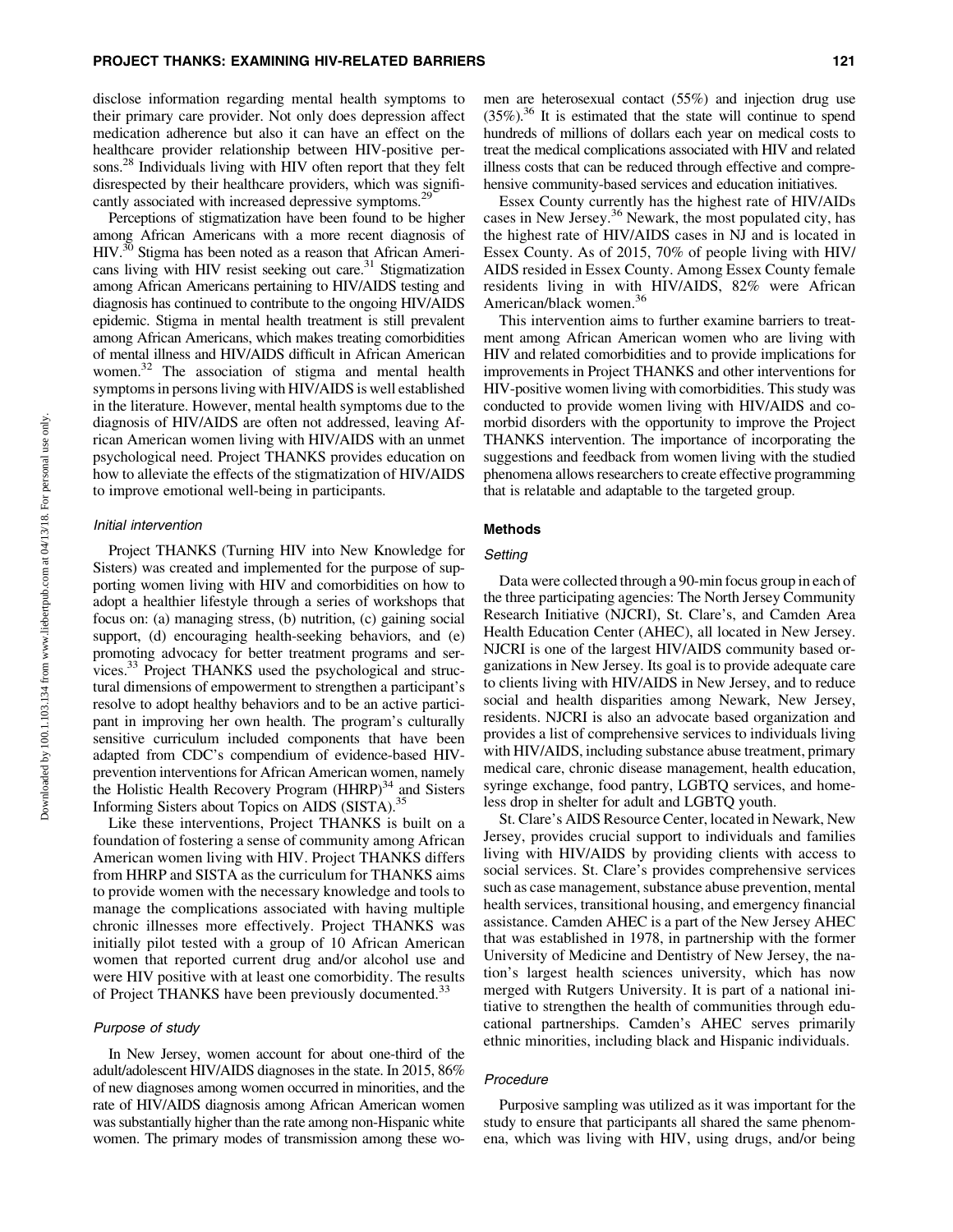diagnosed with at least one other chronic illness. A phenomenological approach was used in this study to derive detailed narratives from participants describing their experiences.

Inclusion criteria included the following: (a) Englishspeaking African American women; (b) positive for HIV serostatus (documented by the facility staff through medical records or demonstration of prescriptions, medications, and medical appointments); (c) used an illicit drug and/or alcohol in the last 90 days (documented by self-report); (d) between ages 21 and 55 years; (e) have an additional chronic disease such as diabetes, hypertension, or heart disease(documented by the facility staff through medical records or demonstration of prescriptions, medications, and medical appointments); and (f) be willing to participate in a 90-min focus group.

During the initial contact, the facility's trained staff asked participants to complete a brief demographic questionnaire to record the participant's age, income, living situation, and medical history. Before administration of the questionnaires, informed consent was obtained. The facility staff was available to read the informed consent and the questionnaire items to those participants who may have had a difficult time filling them out on their own. As per IRB approval, all participants provided both written and verbal consent and stated that they were willing to participate in the study.

# **Participants**

A total of 31 women participated in the study. All participants were women and identified as African American. Ages of the participants ranged from 21 to 67 years old, mean age of 50 years old. All women were diagnosed with HIV, substance abuse users, and had at least one chronic illness. Ten of the participants from all focus groups were high school graduates, and nine had less than a high school diploma. Six participants had technical or vocational school training, one participant had an associate's degree, four had some college experience, and one had a college degree. Nineteen participants were single, and five were in a long-term relationship. Four participants were widowed, and three were married.

# Researcher positionality

The researchers engaged with many of the participants as advocates for their complex needs in the context of HIV/AIDS management and treatment through the implementation of the Project THANKS curriculum. In addition, we formed working relationships with the community based organizations from which we recruited the participants. As university faculty, we acknowledge that we come from privileged social locations. Although, as faculty of color, we come from diverse cultural and ethnic backgrounds, and can identify with intersectional perspectives of race and gender, we acknowledge that we are not experts on the daily issues and lived reality of the experiences of women living with HIV/AIDS and comorbid diseases in under resourced communities.

# Data gathering and analysis

Focus groups were facilitated by the principal investigator and co-principal investigator of the Project THANKS intervention. The study intended to give control to participants in each group as much as possible to alleviate anxiety and create a safe space where they would allow themselves to feel comfortable to share their lived experiences. To establish trust and comfort within groups, both facilitators informally provided detailed information regarding our purpose and objectives for conducting the groups with the goal of ensuring participants that their responses would be used to improve the Project THANKS curriculum and provide implications for future intervention work with African American women living with HIV/AIDS and comorbidities. Participants were informed that they could withdraw at any time and that the session would be audio recorded.

The interview guide was developed as a result of pilot data that have been collected and reported previously (Mahadevan et al.).<sup>33</sup> The topics that were covered include: (1) perceptions of healthy behaviors, (2) healthcare provider relationships, (3) facilitators and barriers to self-care and medication adherence, (4) sources of social support, and (5) suggestions for the development of an intervention that focuses on improving the overall health of HIV+ women with comorbidities.

Semistructured interviews were conducted in each of the three focus groups. Each focus group consisted of 9–12 women. Due to the complexity and sensitivity of the topic, questions were in depth and semistructured in format to allow for open discussion that pertains to the topic in addition to giving participants control of the session. All focus groups lasted  $\sim$  90 min. Each focus group was conducted in private rooms in participating community organizations. During the interviews, facilitators probed the participants for improvements that they would like to see implemented in Project THANKS curriculum and the barriers that they feel have not been addressed in HIV/AIDS education curriculums. Each interviewer kept notes to refer back to for tacit and demographic information.

The primary and secondary author contributed to the coding. The codebook was constructed by the primary author, with review and validation from the secondary author. Grounded theory was utilized in the analysis. Saturation was reached, and the most salient themes that emerged were utilized. Thematic analysis was conducted by an independent graduate research assistant. The research assistant read the transcriptions inductively to see what themes emerged. Triangulation of notes and memos of analyses were exchanged among authors to ensure validity of the findings.

# **Results**

# Challenges pertaining to the management of comorbidities

While participants felt that taking care of their overall health is important, the majority of participants were more concerned with the treatment of their comorbidities. The participants felt that incorporating more strategies and highlighting the importance of managing common HIV related chronic illness would be beneficial in an intervention. Several participants mentioned struggling to manage various comorbidities, such as cholesterol, hypertension, poor mental health, kidney failure, diabetes, heart disease, and Alzheimer's disease, seizures, and arthritis.

''Because as long as you taking your medication as prescribed for your HIV, that's going to take care of that, okay, but if you have other illnesses going on, it's the HIV is not going kill you, it's the complications from the other illnesses.''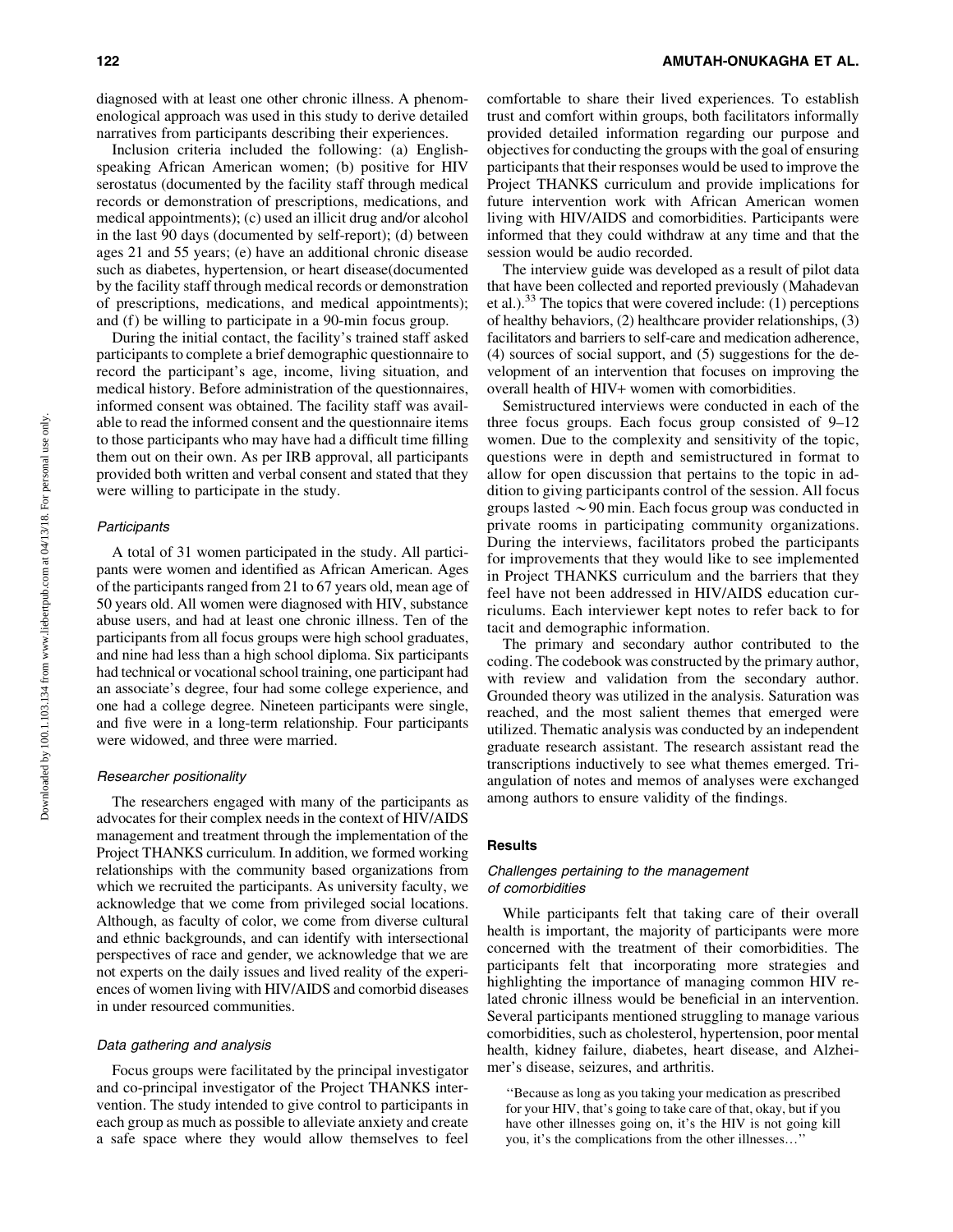''.high blood pressure, diabetes is not only from HIV. It's just, it's, we have to be more focused on it than someone that doesn't have the virus, cause that's for anybody, you know what I'm saying, that don't have it.''

In addition to taking antiretroviral medication to treat HIV, the participants are prescribed various other medications to treat their comorbidities, which presented as a barrier to not only managing comorbidities but also properly adhering to multiple medications.

''The barriers is the amount of pills you take. Like when I was first diagnosed I was taking thirty pills. God bless me now, I take nine. But now I got arthritis so I am back to ten.''

''There's some days that I just don't have no appetite and I can't take the medication without having something on my stomach because as she was saying it'll come back, and if doesn't come back it makes me feel sicker. So it's a struggle.''

## Healthcare provider relationship

Participants understood that adhering to their doctor's orders and medication regimen were a priority to achieve positive health outcomes. Some participants mentioned having a good relationship with their clinician and attributed their relationship to being able to control their health and adhere to their medication regimen.

''You have to be compliant with your healthcare and have a good relationship with your doctor'' and several others agreed that they have good relationships with their doctors.

''Well, I happen to have a doctor and I love him. He does not rush, you know? You could be upset while you're sitting in the waiting room, but when I'm in his office, he doesn't rush. Matter of fact, I sit behind him and look at my charts because I want to know everything—what is that, why are you doing that, why is this high, whatever—and then, my questions I can pose to him, and then move on, but every doctor is not like that.''

''She has bought into helping me improve my health, you know, it's not just about me coming in there and she reading over my labs and telling me what I'm high in, this that and the other, she helps me and she educates me on knowing about the disease of HIV. Not only that, there's a certain thing that I believe in that you have to have a spiritual connection with your doctor and you have to have a spiritual connection to the medication that you takin too.''

Participants collectively agreed that they felt they needed more skills and strategies on how to effectively advocate for themselves to better understand their health. They felt this is an important component in Project THANKS and should be expanded more in the intervention. The participants agreed that it was important to learn assertive communication skills in discussing their health with their physician.

''You have to educate yourself, you have to advocate for yourself, if you feel like you're on too many medications, like, you need to understand-why am I on so many medications?''

#### Mental health

While the participants described their overall health as good or fair, several indicated that their mental health is poor due to feelings of depression, anxiety, and stress. Some participants mentioned being diagnosed with bipolar disorder, which makes it difficult for them to adhere to their medications as prescribed. The participants felt that they struggled with their mental health, despite the treatment they received, including medication and/or psychological therapy. All of the participants that participated in the study were eligible to receive mental health services from the organizations they were recruited from, although many of the participants felt that the services were inadequate. Including mental health resources and management in future interventions was highly desired by participants.

''you get depressed, you don't eat, so you don't take your medication.'' (participant living with depression and bipolar disorder)

''because sometimes I crash and I just don't do nothing and that goes back to my spirit, it's gotta be always intact.''

''you get depressed, you don't eat, so you don't take your medication.''

# Lack of social support

The forms of social support varied for participants. Some indicated that they received support from family members, children, and their partner, while others felt they did not receive support from family. A challenge the women collectively faced was balancing their dual responsibilities in the family as mothers in addition to their HIV diagnosis. Many of the participants identified their children as a positive form of support in regard to managing their comorbidities.

''My daughter in college call me, 'Mom, you take your medicine?' If I sound under the weather, 'Okay, time to stay in the house, you know how you can get sick real quick.'''

''You can live,'' you know, ''It's in you but you live it,'' and that day on, ''I took it from there and every week, that doctor used to call me just to see where I am.''

Support groups in the community for women living with HIV allowed participants to connect with others that are also HIV positive according to participants. The participants felt that the people they met at support groups provided them with emotional support and a better understanding of living with HIV. Several participants described support groups as valuable for those who were recently diagnosed and unfamiliar with HIV, as a way to provide them with resources.

''Since I been coming here, you get to know, like, how other people living with the virus, you don't have to be alone, you know we do stuff together, and it's just a good thing.''

While the participants indicated that they receive support from various sources, they felt stigmatized by the others due to their status. Participants would like to discuss stigmatization more in interventions as they feel HIV related stigma contributes greatly to their mental health. Participants mentioned hiding the fact that they were HIV positive due to stigma and how that adds more stress. One participant says:

''You sneaking, taking it. That's more stress. You find people that don't want nobody to know that they take pills. So now they go in the bathroom and someone might bust into the

<sup>&#</sup>x27;'you have to participate in your own care, like, I don't like to accept what the doctors say...cause sometimes they can be wrong too...a lot of people think that whatever the doctor say, you got to do.''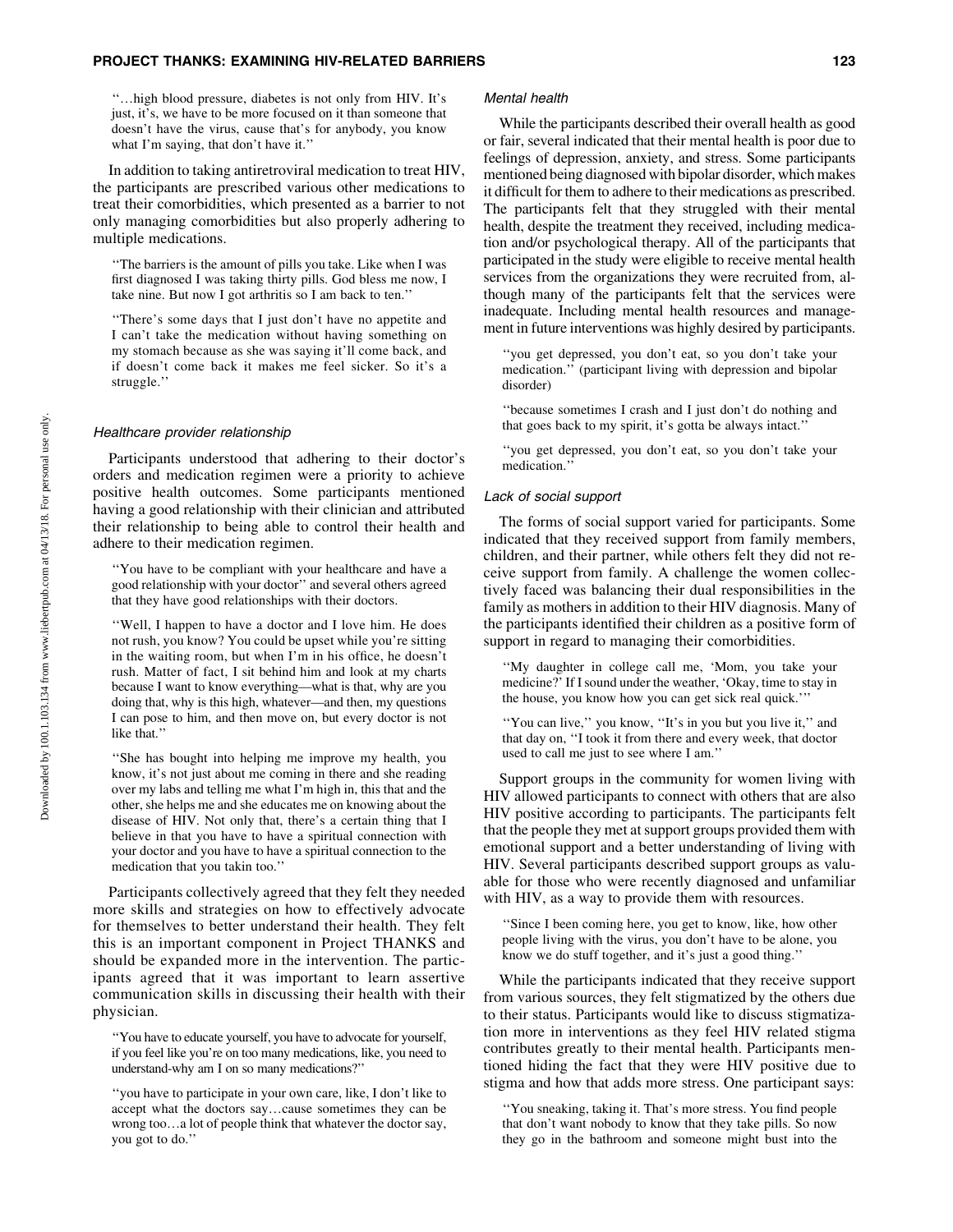bathroom.'' Numerous participants state lack of education about HIV as a reason for stigma.

''.a lot of people cause of stigma are afraid to disclose, and to be honest, you need to get educate, and learn that you can't get HIV by hugging them, living next door to them, living in the same building...."

## **Nutrition**

The participants expressed a need to incorporate lessons on how to eat healthy, culturally appropriate, and nutritious meals in interventions. Participants admitted that they were unaware of how to prepare healthy meals and felt they need not have access to nutritious foods in their communities. While some of the participants indicated that they try their best to eat healthy, HIV related comorbidities that they are living with sometimes prevent them from being able to. In addition to the importance of consuming a healthy diet, participants mentioned the need to eat to take their medication. The participants stated how they must consume food with certain medications, which may cause them to overeat or eat when they are not hungry.

''Well as far as eating healthy, uh, with your, for your HIV, it depends on what other illnesses you have going on also, so it's like, you might be diabetic, so you have to watch your diet with that, your uh, your carbohydrates and stuff like that. You have to watch, you know, you know what you eat that way.''

''I'm not going to say I take my medicine every single day because I don't. I might take my medicine five days out of the week. Some of it is because I don't eat. There's some days that I just don't have no appetite and I can't take the medication without something on my stomach..."

''Because I lose my appetite I do whatever it takes - I talk to a nutritionist - whatever my options is. If I can't eat this day, what can I take to get this medicine down because I'm going to get it down. No matter what.''

#### Access to health education

Participants also expressed an interest in incorporating more educational workshops and programs that teach them how to effectively manage and understand their comorbidities. Topics of interest for educational workshops included: common HIV medication information and its side effects, healthy living strategies through a cultural lens, and having a better understanding of their laboratory results from their healthcare provider.

''I need to get better with learning about my numbers, remembering my numbers and knowing exactly where I am with things.''

Another participant mentioned how religious organizations should provide information about HIV. The participants also expressed that the community/others should be educated about HIV to increase acceptance of them, described as:

''we just basically want to be treated like everybody else is being treated.''

# **Discussion**

The purpose of this study was to explore the lived experiences of African American women living with HIV, substance abuse disorder, and related comorbidities to evaluate and modify the existing intervention. Project THANKS was developed based on existing evidence-based behavioral interventions that address the needs of African American women living with HIV. The program includes additional components that help these women manage the challenges of HIV, as well as other chronic diseases such as diabetes, hypertension, heart disease, and cancer.<sup>33</sup> Receiving feedback and input from African American women living with HIV, substance abuse disorder, and other comorbidities was essential in improving the Project THANKS intervention.

The findings of this study suggest that services for African American women living with HIV/AIDS should not only include more culturally sensitive education components but also seek to strengthen existing personal, social, and environmental support networks, which are needed to improve health outcomes among this population through a socioecological system lens. Utilizing an integrated health approach is crucial to improving the quality of life for African American women living with HIV and comorbidities due to the complexity of managing multiple illnesses.

The curriculum for Project THANKS will be modified in keeping with this approach. For example, program participants will be encouraged to engage in an open and honest dialogue to reflect on any personal factors (e.g., age, gender, income, education, substance use, medical diagnosis, and history of abuse) that may serve as barriers and decrease their motivation to adopt healthier dietary and lifestyle behaviors. They will be gently nudged to reflect on how these factors might make them feel helpless and disempowered and then discuss positive coping mechanisms to deal with them more effectively.

Social support is conceptualized as one of the most important antecedent stress resistance resources that contribute to positive adaptation outcomes. Many studies have examined the role of social support among women living with HIV and found that it is a significant predictor of medication adherence among HIV-positive women.<sup>37,38</sup> While utilization of support groups has been shown to be an effective strategy in reducing feelings of perceived stigma and discrimination for women living with HIV, perceived stigma can present itself as a barrier to receiving and utilizing social support from family and loved ones. This can be attributed to feelings of shame and perceived disappointment, which then make it difficult to disclose one's status.

Project THANKS encourages its recipients to examine existing relationships with their partners, friends, or family members. The goal is to have them realize that an important part of pursuing a healthy lifestyle is to develop friendships and relationships with healthier boundaries. The modified curriculum will include additional role-playing and case scenario activities, which will impart specific communication strategies that allow them to openly express feelings of stigma and social isolation, reduce interpersonal conflict, and expand and foster healthier relationships within their social network.

Healthcare provider distrust is another complex issue that continues to be experienced by African Americans in particular. This can be due to perceived racial discrimination and physicians' lack of cultural competence and sensitivity. Participants indicated distrust in healthcare provider information, which may indirectly lead to lack of medical adherence to clinical recommendations. Interventions that address HIV-related stigma typically consist of educating individuals living with HIV/AIDS on how to address perceived stigma from healthcare providers.<sup>39</sup>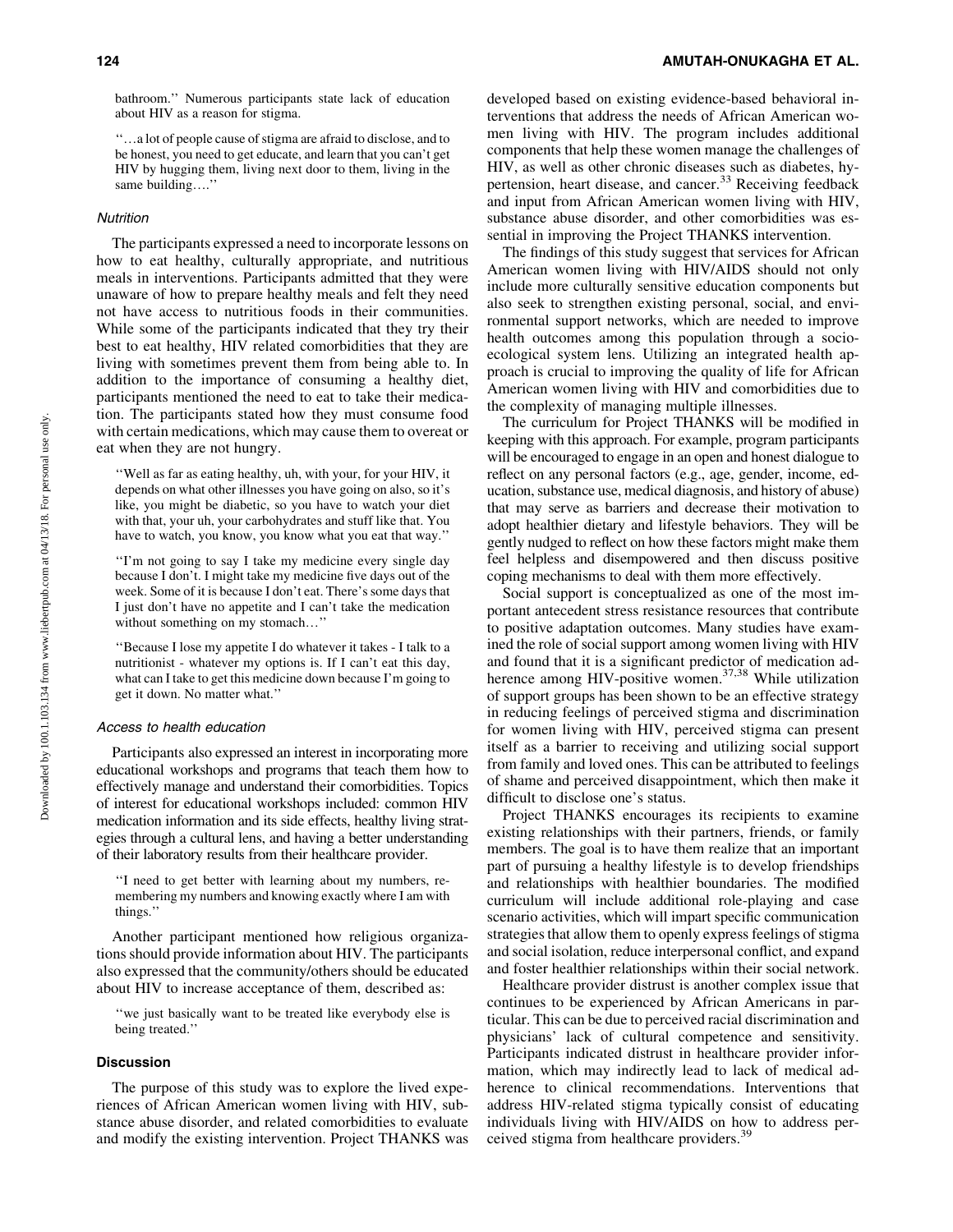## PROJECT THANKS: EXAMINING HIV-RELATED BARRIERS 125

Project THANKS offers support to women in the program by educating participants on how to communicate effectively with healthcare providers regarding their health despite feelings of perceived discrimination.<sup>33</sup> However, intervention experts caution that efforts to reduce stigma should be directed at everyone within a healthcare facility, including doctors, nurses, guards, cleaners, and administrative staff. This helps them to better understand the impact of HIV on their patients and families.<sup>40</sup> Consistent with earlier studies, our study found that African American patients living with HIV/AIDS are more likely to adhere to medication and treatment if they feel that they have a good relationship with their physician.41–43 Interventions that combine individual-level information provision and/or skill building with organizationallevel activities, such as revising hospital policies, have been shown to present a more unified approach in the stigma reduction process.<sup>42–44</sup> While Project THANKS is focused on providing information at the individual level, a key aspect of the program is to empower women to be proactive and advocate for improved public policies that will help HIV-positive women have access to better healthcare. Studies show that incorporating issue-specific community outreach knowledge and skills is critical for the intervention to succeed in preventing high-risk behaviors and reducing disease transmission.<sup>45</sup>

Using the American Public Health Association's Media Advocacy Manual as a guiding model, the women in Project THANKS learn to develop a step-by-step strategy to organize and educate each other, public officials, journalists, and the general public, on issues important to them, their families, and the communities in which they live. $46$  This includes creating a list of local media sources in their area, preparing a simple yet effective document showcasing their message clearly, writing a letter to the editor of a newspaper or magazine or TV channel explaining their message, arranging a meeting with the particular media source or using other public forums and meetings to present their issue, developing simple tips for following up with the source, and continuing to advocate for their cause.

Due to the participants having to manage HIV related comorbidities, medication management was another main theme that arose in all the focus groups. The participants expressed concern in learning how to manage HIV related comorbidities. They generally felt that while they were able to effectively manage HIV through proper medication adherence, managing complications associated with comorbidities was more challenging. Some of the other themes that emerged were related to difficulties navigating medical care, specifially adhering to multiple medications, seeing multiple doctors, and dealing with a lack of integrated healthcare.<sup>6,9</sup>

The modifications to Project THANKS will include a more comprehensive education on comorbidities and strategies for addressing these challenges. For example, some topics, such as the importance and urgency of making a lifestyle change for better overall health and the steps they should take to make these changes (gain more knowledge, abstain from drugs, manage stress, and adopt healthier dietary and exercise behaviors), will be incorporated because they are relevant to all women faced with a dual diagnosis of HIV and a chronic disease. The message that changing one's behavior (eating a balanced diet, being physically active, regularly self-monitoring blood glucose and blood pressure readings,

watching out for heart attack symptoms, etc.) can influence the outcome (better control of diabetes, maintain normal blood pressure, and reduce heart disease risks) will be reinforced throughout the session.

The beneficial effects of setting goals in nutrition education and maintenance interventions are well established. The technique of setting a personalized goal has been shown to lead to measurable positive health outcomes, especially among individuals faced with challenging and difficult life circumstances.<sup>47</sup> Project THANKS targets impoverished African American women with HIV who may be especially vulnerable to poor health outcomes associated with overweight/obesity and related chronic conditions due to a multitude of contextual factors, including limited resources, healthcare disparities due to racial discrimination and oppression, developmental histories marked by poor nutrition and disease, and psychosocial influences such as lack of self-efficacy, powerlessness, stigma, and feelings of social isolation. $48,49$ 

Thus, the program will aim to encourage each woman to set realistic goals for herself and outline specific tasks and activities that will help her accomplish these goals. Through a variety of hands-on games and activities, they will learn to identify a personal goal toward living a healthy lifestyle and then list, prioritize, schedule, and take the necessary action steps to achieve this goal. At the end of the session, the facilitator will encourage group members to continue to review and schedule a time for the next set of action steps that they would need to complete to achieve their goal. Minigroup sessions will also be convened throughout the program, in which the women will collectively come up with strategies to help them attain their goals. These group sessions will help them understand the importance of sharing their struggles in a group setting, develop social bonds with others, and hold one another accountable for change.

Another theme that emerged across all of the focus groups involved access to nutritional food options for women living with HIV/AIDS. Participants discussed the importance of receiving information about healthier eating options from their healthcare provider. Since the participants in the study were all living with HIV-related comorbidities, such as heart disease and diabetes, they expressed that food has a major role in managing their health effectively. Several women indicated that they were aware of which types of foods were bad for them (e.g., fried foods), however, lacked the ability to incorporate healthier alternatives into their diet.

In addition to HIV medication, all the women were taking other medications with varying side effects that either suppressed or increased appetite and induced nausea. Project THANKS addresses portion control using food models and models of silverware in different sizes.<sup>33</sup> Nevertheless, incorporating healthier alternatives for women who suffer from nausea and low appetite would be included in the modification of the study as this is a primary concern to women living with HIV.

Upon being asked what the participants would like to see in an intervention program, most participants expressed an interest in more educational workshops and programs that would benefit their health. Topics of interest for educational workshops were medication and nutrition information. Patients also wanted a better understanding of their laboratory results from their healthcare provider. Topics that elicited additional feedback included information about their social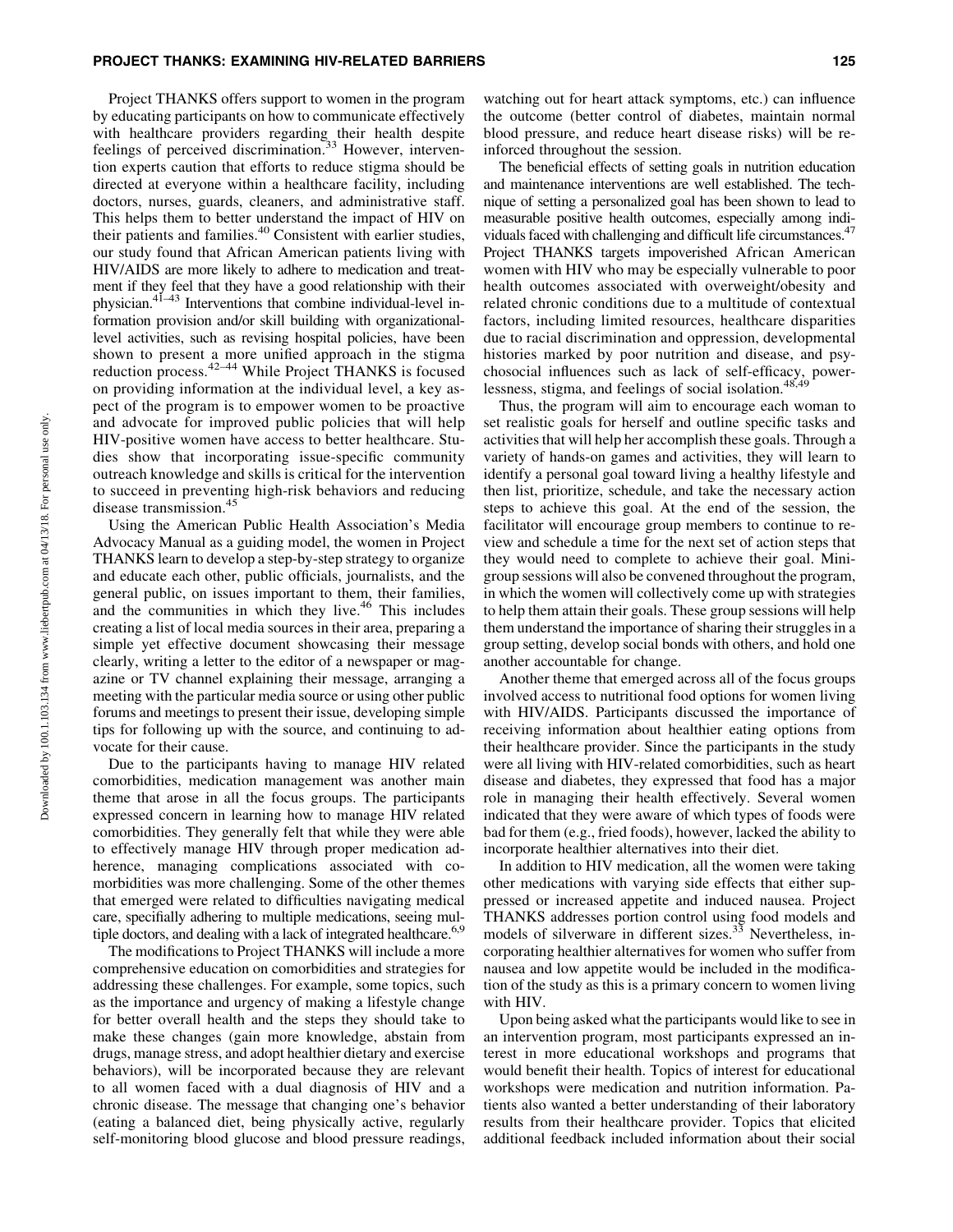Project THANKS includes components that have been adapted from CDC's compendium of evidence-based HIVprevention interventions for African American women, namely the HHRP and SISTA. Like these interventions, the intervention empowers women to be in charge of their own health by learning how to manage stress, adopt healthy coping mechanisms, and build social relationships based on mutual trust and respect.<sup>50,51</sup> The program differs from HHRP and SISTA in that, in addition to HIV and substance abuse, the curriculum aims to provide women the necessary knowledge and tools to set a personal goal, adhere to the nutritional guidelines for HIV and other chronic diseases, manage complications associated with having multiple chronic illnesses more effectively, and advocate for improved public policies, programs, and services that provide them with access to better healthcare.

Research also shows that stigma plays a significant role in whether or not an individual feels supported and comfortable in disclosing their disease status, especially in settings that are generally considered safe, such as professional and medical settings.<sup>52</sup> In a qualitative study comparing two groups of women with HIV (HIV well-managed vs. HIV not well-managed), researchers found that being treated with respect and empathy by their healthcare team was reported as being a critical influence on adhering to ART and for an overall sense of well-being.<sup>5</sup>

Based on the participant voices from focus group discussions in this study, potential modifications that will be made to the curriculum include improving the physician–patient relationship by encouraging participants to process their feelings regarding the medical care that they receive and how they perceive the relationship that exists with their physician. In addition, strategies should be established for better communication to foster trust between participants and physicians. Discussions on how to incorporate culturally appropriate healthier alternatives will occur to ensure adherence to a healthy diet, which is critical in chronic disease management.

Furthermore, the data reflect the need to partner with mental health service providers. Although Project THANKS does not provide mental health services through its intervention, trained facilitators will infuse stress relieving activities such as meditation into the curriculum to alleviate mental health symptoms. Incorporating strategies that can identify symptoms of mental health disorders and refer participants to mental health clinicians and services is essential in helping to reduce stigma and treat depressive symptoms, which can then increase medication adherence in participants.

# Limitations

The authors acknowledge that there are limitations in this study; nonetheless, the findings of this study can contribute to further exploratory studies and literature pertaining to this field. It was important to utilize a qualitative approach to effectively capture the shared lived experiences of participants and provide them with the opportunity to contribute to modifications to the Project THANKS curriculum.

The sample design consisted of a nonrandomized sample of participants, who were already receiving services from the community health centers and consented to be a part of the study. Self-selection bias may be present due to the willingness of participants to agree to the study. Generalizability is limited in the study. The participants in the study were all African American women living with HIV, comorbidities, and substance abuse, which was the intended population for Project THANKS as it was tailored to serve this particular group. The goal of this qualitative research study was not generalizability, but rather to allow the specific target population of women to provide their valuable input that can be used to modify the Project THANKS intervention and enhance the scientific literature of effective interventions for increasing medication adherence and managing comorbidities in HIV+ women of color.

The results of the study were disseminated to community members through a variety of methods. Namely, the transcripts of the focus groups were shared with the participants at the organizations that they were recruited from, in the form of an open forum and dialogue. The participants were able to provide feedback and clarity regarding the information that was shared in the focus groups. The researchers felt that this triangulation of the data further strengthened the results and provided clearer implications of the lived experiences of the women in Project THANKS.

The results of the focus groups conducted can be applicable to other communities that comprise women of color living with HIV/AIDS and related comorbidities. We do not want to assume that low-income women living with HIV are a homogeneous group as there are within-group differences that should be acknowledged and taken into consideration. Further research among HIV-positive women with comorbidities and a substance abuse disorder in other communities is needed to effectively modify interventions to suit their needs.

Project THANKS contributes to the existing research on providing a continuum of care to women living with HIV, as they are guided through the process of prioritizing their health and HIV medication adherence. As stated in Mahadevan et al.,33 Project THANKS aims to ''sustain and build upon the community partnerships created for this project through implementation of the intervention at harm reduction agencies across the state and nationally, by creating new models of service and by providing 'on-site' trainings and workshops collaboratively with the agency staff.'' By providing insight to agencies and healthcare professionals, directly from the people they serve, meaningful and sustainable changes can emerge.

# Author Disclosure Statement

No competing financial interests exist.

#### References

- 1. Centers for Disease Control and Prevention. HIV among African Americans. U.S. Department of Health and Human Services. 2017. Available at: https://www.cdc.gov/nchhstp/ newsroom/docs/factsheets/cdc-hiv-aa-508.pdf (Last accessed April 10, 2017).
- 2. Anzinger JJ, Butterfield TR, Angelovich TA, et al. Monocytes as regulators of inflammation and HIV-related comorbidities during cART. J Immunol Res 2014;2014:1–11.
- 3. Kelso GA, Cohen MH, Weber KM, et al. Critical consciousness, racial and gender discrimination, and HIV disease markers in African American women with HIV. AIDS Behav 2014;18:1237–1246.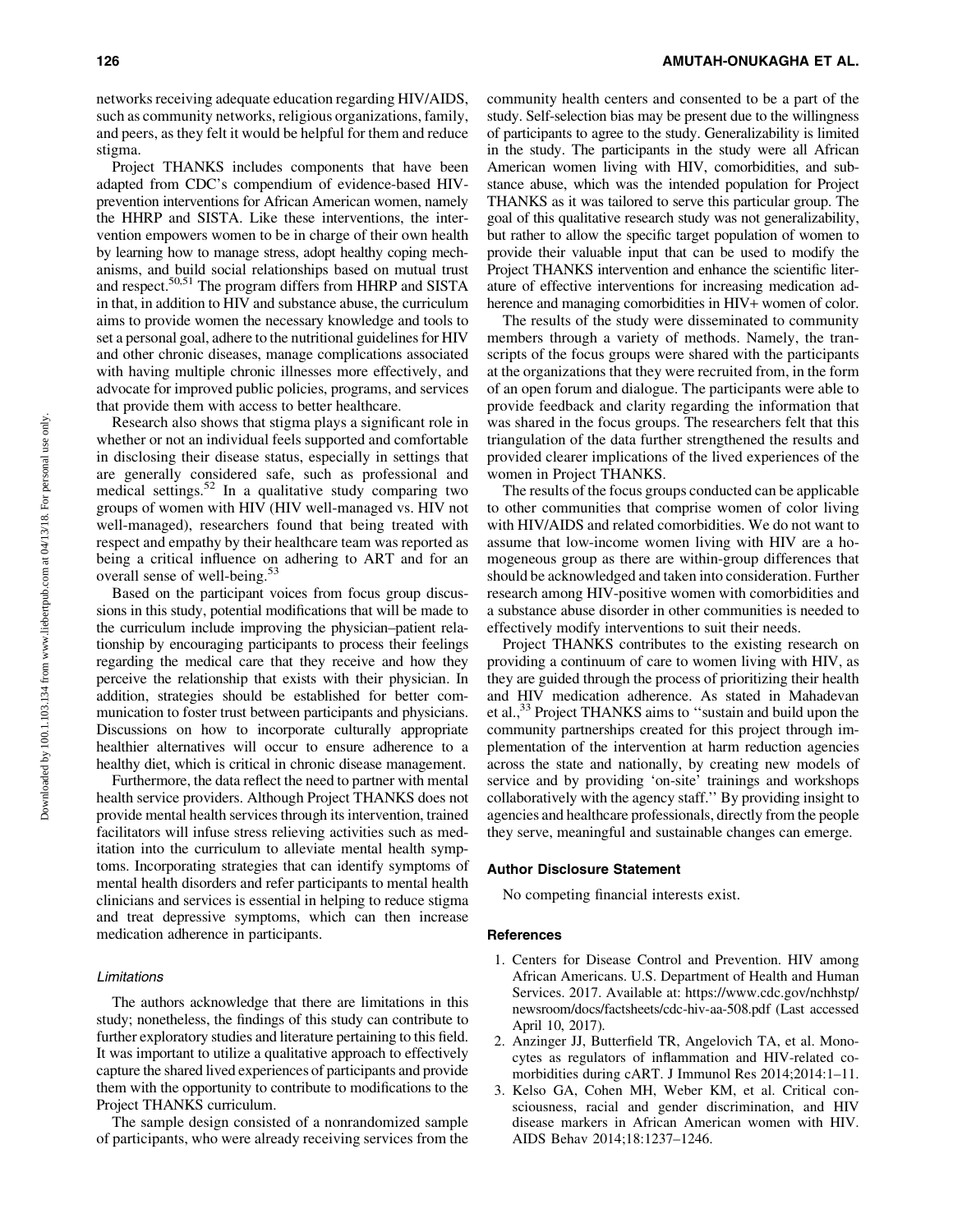- 4. Durvasula R, Miller TR. Substance abuse treatment in persons with HIV/AIDS: Challenges in managing triple diagnosis. Behav Med 2014;40:43–52.
- 5. Thames AD, Moizel J, Panos SE, et al. Differential predictors of medication adherence in HIV: Findings from a sample of African American and Caucasian HIV-positive drug-using adults. AIDS Patient Care STDS 2012;26:621– 630.
- 6. Gaston GB, Alleyne-Green B. The impact of African Americans' beliefs about HIV medical care on treatment adherence: A systematic review and recommendations for intervention. AIDS Behav 2013;17:31–40.
- 7. Halbert CH, Kessler L, Wileyto EP, et al. Breast cancer screening behaviors among African American women with a strong family history of breast cancer. Prev Med 2006;43: 385–388.
- 8. Warren JR, Kvasny L, Hecht ML, et al. Barriers, control and identity in health information seeking among African American women. J Health Dispar Res Pract 2010;3:68–90.
- 9. Gaston GB. African-Americans' perceptions of health care provider cultural competence that promote HIV medical self-care and antiretroviral medication adherence. AIDS Care 2013;25:1159–1165.
- 10. Bogart LM, Wagner GJ, Green JD, et al. Medical mistrust among social network members may contribute to antiretroviral treatment nonadherence in African Americans living with HIV. Soc Sci Med 2016;164:133–140.
- 11. Sankar A, Neufeld S, Berry R, et al. Cultural rationales guiding medication adherence among African Americans with HIV/AIDS. AIDS Patient Care STDS 2011;25:547– 555.
- 12. Kalichman SC, Eaton L, Kalichman MO, et al. Race-based medical mistrust, medication beliefs and HIV treatment adherence: Test of a mediation model in people living with HIV/AIDS. J Behav Med 2016;6:1056–1064.
- 13. Lugassy DM, Farmer BM, Nelson LS. Metabolic and hepatobiliary side effects of antiretroviral therapy (ART). Emerg Med Clin North Am 2010;28:409–419.
- 14. Weiss JJ, Osorio G, Ryan E, Marcus SM, Fishbein DA. Prevalence and patient awareness of medical comorbidities in an urban AIDS clinic. AIDS Patient Care STDS 2010;24: 39–48.
- 15. Monroe AK, Rowe TL, Moore RD, Chander G. Medication adherence in HIV-positive patients with diabetes or hypertension: A focus group study. BMC Health Serv Res 2013;13:488.
- 16. Robinson AC, Knowlton AR, Gielen AC, et al. Substance use, mental illness, and familial conflict non-negotiation among HIV-positive African-Americans: Latent class regression and a new syndemic framework. J Behav Med 2016;1:1–12.
- 17. Gonzalez A, Mimiaga M, Israel J, et al. Substance use predictors of poor medication adherence: The role of substance use coping among HIV-infected patients in opioid dependence treatment. AIDS Behav 2013;17:168–173.
- 18. Mellins CA, Havens JF, McCaskill EO, et al. Mental health, substance use and disclosure are significantly associated with the medical treatment adherence of HIVinfected mothers. Psychol Health Med 2002;7:451–460.
- 19. Giurgescu C, Zenk SN, Dancy BL, et al. Relationships among neighborhood environment, racial discrimination, psychological distress, and preterm birth in African American women. J Obstet Gynecol Neonatal Nurs 2012; 41:51–61.
- 20. Perry Brea LA, Harp Kathi LH, Oser Carrie B. Racial and gender discrimination in the stress process: Implications for African American women's health and well-being. Sociol Perspect 2013;1:25–48.
- 21. Hurd NM, Varner FA, Caldwell CH, Zimmerman MA. Does perceived racial discrimination predict changes in psychological distress and substance use over time? An examination among Black emerging adults. Dev Psychol 2014;50:1910–1918.
- 22. Substance Abuse and Mental Health Services Administration. The NSDUH Report: HIV AIDS and Substance Abuse, National Survey on Drug Use and Health 2010. Available at: http://www.samhsa.gov/sites/default/files/hivaids-and-substance-use.pdf (Last accessed April 12, 2017).
- 23. Neblett RC, Hutton HE, Lau B, McCaul ME, Moore RD, Chander G. Alcohol consumption among HIV-infected women: Impact on time to antiviral therapy and survival. J Womens Health 2011;20:279–286.
- 24. Davis EM, Galvan FH. Alcohol use among HIV-positive Latinas and African American Women. Affilia 2012;27: 435–448.
- 25. Lev-Ran S, Imtiaz S, Rehm J, et al. Exploring the association between lifetime prevalence of mental illness and transition from substance use to substance use disorders: Results from the National Epidemiologic Survey of Alcohol and Related Conditions (NESARC). Am J Addict 2013; 22:93–98.
- 26. Berger-Greenstein JA, Cuevas CA, Brady SM, Trezza G, Richardson MA, Keane TM. Major depression in patients with HIV/AIDS and substance abuse. AIDS Patient Care STDS 2007;21:942–955.
- 27. Logie C, James L, Tharao W, Loufty M. Associations between HIV-related stigma, racial discrimination, gender discrimination, and depression among HIV-positive African, Caribbean, and Black women in Ontario, Canada. AIDS Patient Care STDS 2013;27:114–122.
- 28. Jonassaint CR, Haywood C, Korthius PT, et al. The impact of depressive symptoms on patient-provider communication in HIV care. AIDS Care 2013;25:1185–1192.
- 29. Whetten K, Reif S, Whetten R, Murphy-McMillan LK. Trauma, mental health, distrust, and stigma among HIVpositive persons: Implications for effective care. Psychosom Med 2008;70:531–538.
- 30. Galvan FH, Davis EM, Banks D, Bing EG. HIV Stigma and social support among African Americans. AIDS Patient Care STDS 2008;22:423–436.
- 31. Arnold EA, Rebchook GM, Kegeles SM. 'Triply cursed': Racism, homophobia and HIV-related stigma are barriers to regular HIV testing, treatment adherence and disclosure among young Black gay men. Cult Health Sex 2014;16:710–722.
- 32. Okeke EN, Wagner GJ. AIDS treatment and mental health: Evidence from Uganda. Soc Sci Med 2013;92:27–34.
- 33. Mahadevan M, Amutah N, Ramos L, et al. Project THANKS: A socio-ecological framework for an intervention involving HIV positive African American women with comorbidities. J Health Dispar Res Pract 2014;7:87–105.
- 34. Margolin A, Avants SK, Warburton LA, et al. A randomized clinical trial of a manual-guided risk reduction intervention for HIV-positive injection drug users. Health Psychol 2013;22:223–228.
- 35. DiClemente RJ, Wingood GM. A randomized controlled trial of an HIV sexual risk reduction intervention for young African American women. JAMA 1995;274:1271–1276.